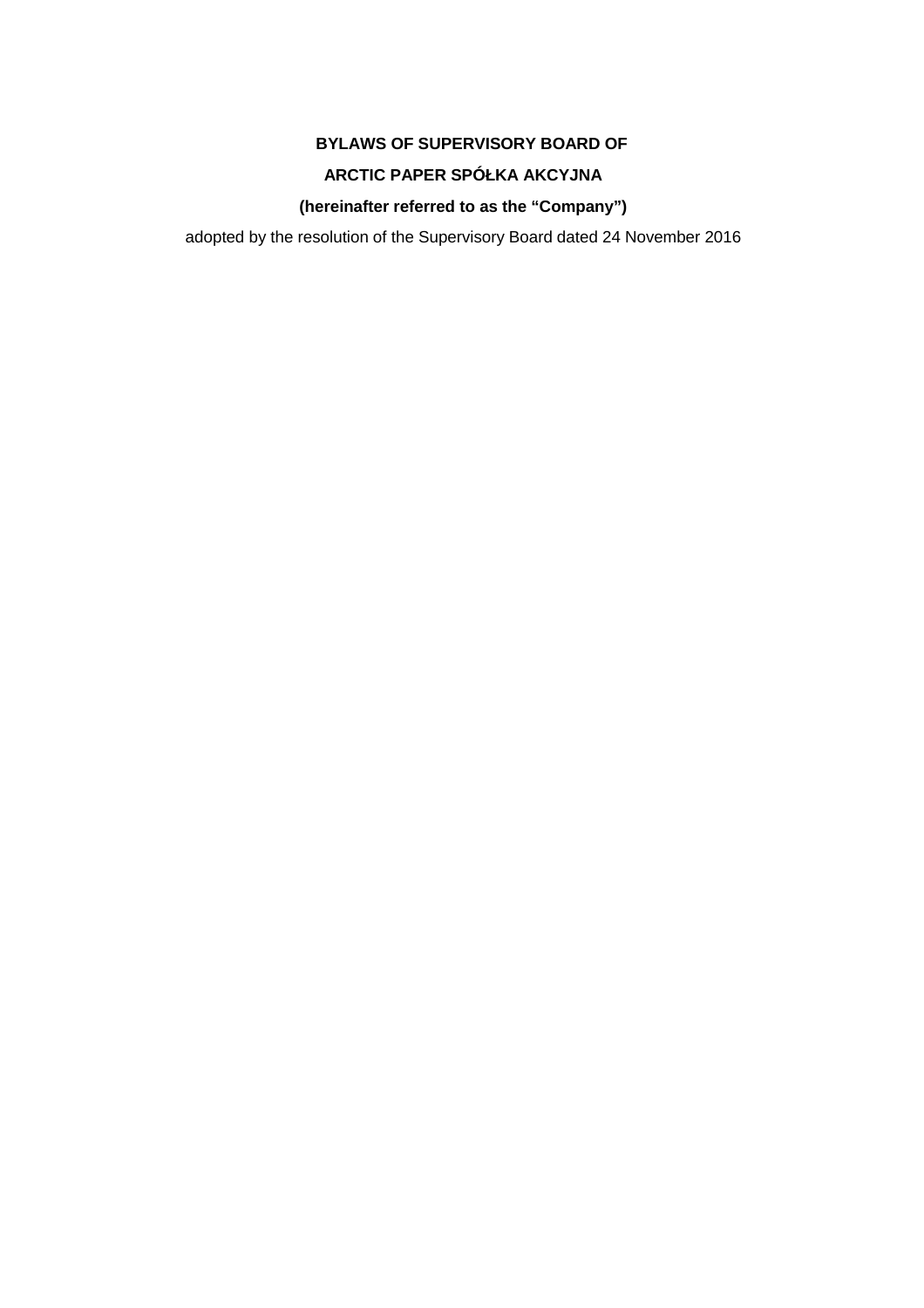#### **1. GENERAL PROVISIONS**

- 1.1 The Supervisory Board Bylaws (hereinafter referred to as the "**Bylaws**") provide detailed principles of operations of the Company Supervisory Board (hereinafter referred to as the "**Supervisory Board**" or the "**SB**").
- 1.2 The Supervisory Board operates in accordance with the Polish Code of Commercial Companies, the Company's Articles of Association, these Bylaws, and General Meeting resolutions. Since the General Meeting adopted the resolutions that constituted grounds for the initial public offering of shares and introduction of the Company's shares to stock exchange trading, the Supervisory Board has also been carrying out its operations based on the Best Practices adopted by authorities of the Warsaw Stock Exchange, insofar as accepted by authorities of the Company.

## **2. SUPERVISORY BOARD COMPETENCIES**

- 2.1 The Supervisory Board exercises ongoing supervision over all areas of the Company's operations.
- 2.2 The Supervisory Board adopts resolutions, issues recommendations and opinions, and files motions with the General Meeting.
- 2.3 The Supervisory Board cannot give the Management Board binding orders with respect to management of the Company's affairs.
- 2.4 Any disputes between the Supervisory Board and the Management Board are settled by the General Meeting.
- 2.5 To exercise its powers, the Supervisory Board can review any of the Company's operations, request that the Management Board present any documents, reports and explanations; issue opinions on Company's affairs, file applications and present initiatives with the Management Board.
- 2.6 Save for other issues provided by law and/or Company's Articles of Association, the Supervisory Board competencies comprise the following:
	- a) review of the Company's financial statements;
	- b) review of the Management Board report on the Company's operations and Management Board proposals on distribution of profit and absorption of loss;
	- c) submission of annual written reports on outcome of the aforesaid reviews to the General Meeting;
	- d) appointment and recall of Management Board members, including the President, and determination of Management Board members' remuneration;
	- e) appointment of the Company's auditor;
	- f) suspension of the members of the Management Board in performance of their functions due to significant reasons;
	- g) delegation of the members of the Supervisory Board to the temporary performance of the functions of the members of the Management Board who are not in a position to perform their duties;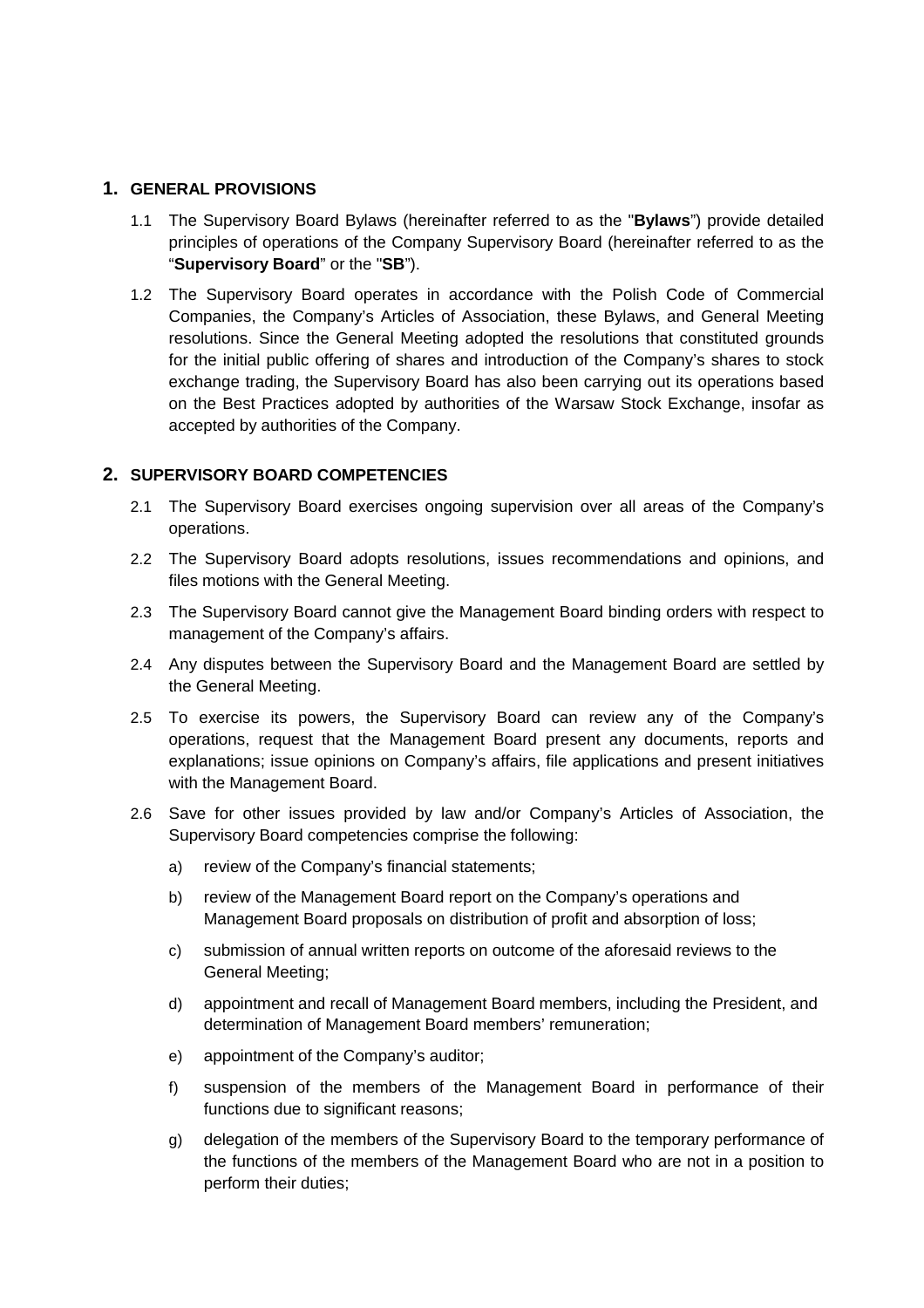- h) approval of the annual financial plans of the capital group of the Company, comprising the Company and its subsidiaries (the "Group") (budget), the investment plans of the Group and the strategic commercial plans of the Group prepared by the Management Board, providing that the budget shall encompass at least the operating plan of the Group, plan of incomes and costs, forecast in respect of the balance sheet and the plan of the expenses in excess of the usual costs of the Group's business;
- i) determination of terms and conditions of the issuance of the bonds by the Company (other than convertible bonds and/or bonds with priority right, referred to under art. 393 point 5 of Commercial Companies Code) and other debt securities and granting consent to the assumption of any financial liabilities and/or adoption of any actions resulting in the assumption of any financial liability, such as contracting loans, credit facilities, overdrafts, factoring, forfaiting, financial and operational leasing agreements and others, if the amount of such liability exceeds PLN 10,000,000;
- j) approval of the operating bylaws of the Company (and not of the other companies from the Group);
- k) granting consent for the conduct of any competitive activity and/or for the performance of any functions in the authorities of other companies (whether conducting a competitive business or not) by the members of the Management Board;
- l) determination of the rules and amounts of remuneration of the members of the Management Board and other persons, holding key management positions within the Company, and the approval of the incentive schemes (if any), whether applicable to the members of the Management Board and other persons, holding key management positions within the Company, or to any other individuals associated with the Company, including incentive schemes applicable to the Company's employees;
- m) adoption of the Supervisory Board's bylaws;
- n) granting consent for the conclusion of the agreements between the Company or its subsidiary and the members of the Management Board, members of the Supervisory Board and/or the entities related to the members of the Management Board and/or the members of the Supervisory Board;
- o) granting consent to the Management Board for the adoption of any of the following actions:
	- (i) changing of the investment policy of the Company;
	- (ii) disposal of any rights and/or contraction of any obligations (including, but not limited to, any conditional and/or off-balance obligations), the value of which exceeds PLN 25,000,000, provided that such disposal and/or contraction remains in connection with the Company's business, including, but not limited to, the sale, purchase, establishing of an encumbrance, lease and/or usufruct of any fixed asset, granting a trade credit, suspending, deferring or waiving the obligation to pay any receivables towards the Company, granting warranties, sureties or becoming liable for the someone's else debt; in case of any doubt whether particular disposal and/or contraction remains in connection with the Company's business, upon the relevant request from the Management Board the Supervisory Board shall be entitled to make an assessment in that respect and provide the Management Board with a binding interpretation; the consent of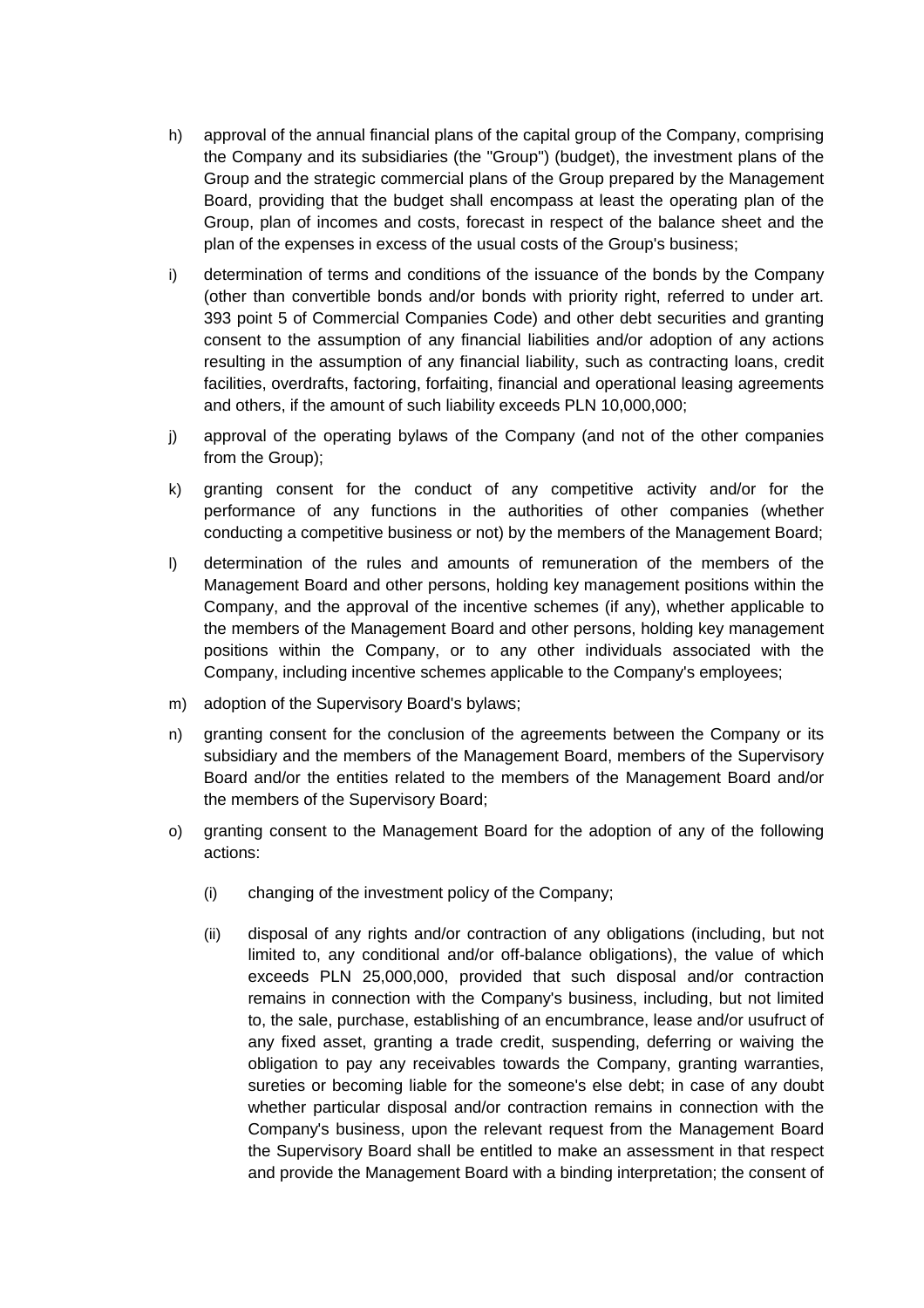the Supervisory Board is not required for the conclusion of any major contract with customers and suppliers in running business of the Company;

- (iii) disposal of any rights and/or contraction of any obligations (including, but not limited to, any conditional and/or off-balance obligations), the value of which exceeds PLN 5,000,000, provided that such disposal and/or contraction does not remain in connection with the Company's business;
- (iv) accession by the Company to and divesting by the Company of any other companies, partnerships and/or entities, including, but not limited to the formation of other companies and partnerships, acquisition of other companies (or parts of such companies as a result of e.g. demerger), purchase of the shares and/or the rights and duties of partner in a partnership, participation in the joint ventures, and disposal of any shares, rights and duties of partner in a partnership and/or similar shareholding rights by the Company, only if such accession or divestment results in the disposal of any rights and/or contraction of any obligations by the Company having the value of at least PLN 1,000,000;
- (v) transfer of any intellectual property rights and/or ancillary rights by the Company;
- (vi) engagement of any advisors and/or third parties by the Company or any of its subsidiaries, if the cost of such engagement exceeds the PLN 500,000;
- (vii) making the advance payment for the dividend expected as at the end of the financial year;
- (viii) providing financing (by any means whatsoever) to the entities related to the Company, including, but not limited to, granting loans, sureties and/or warranties, becoming liable for such related entity's debt, subscribing for any debt securities, suspending, deferring or waiving the obligation to pay any receivables towards the Company, or disposal of any rights (whether free of charge or not) for the benefit to the entities related to the Company, including, but not limited to, any sale, encumbrance, lease, donation, lending for use and/or contraction of any obligations towards the entities related to the Company (including, but not limited to, any conditional and/or off-balance obligations), the value of which exceeds PLN 10,000,000.
- 2.7 The Supervisory Board annually files a brief evaluation of the Company's standing with the General Meeting, and ensures that all shareholders can access this evaluation appropriately in advance to become familiar with it before the Annual General Meeting.
- 2.8 On the Company's behalf, the Supervisory Board executes contracts with Management Board members and represents the Company in disputes with Management Board members. By way of a resolution, the Supervisory Board may authorize one or more its members to take the aforesaid legal actions.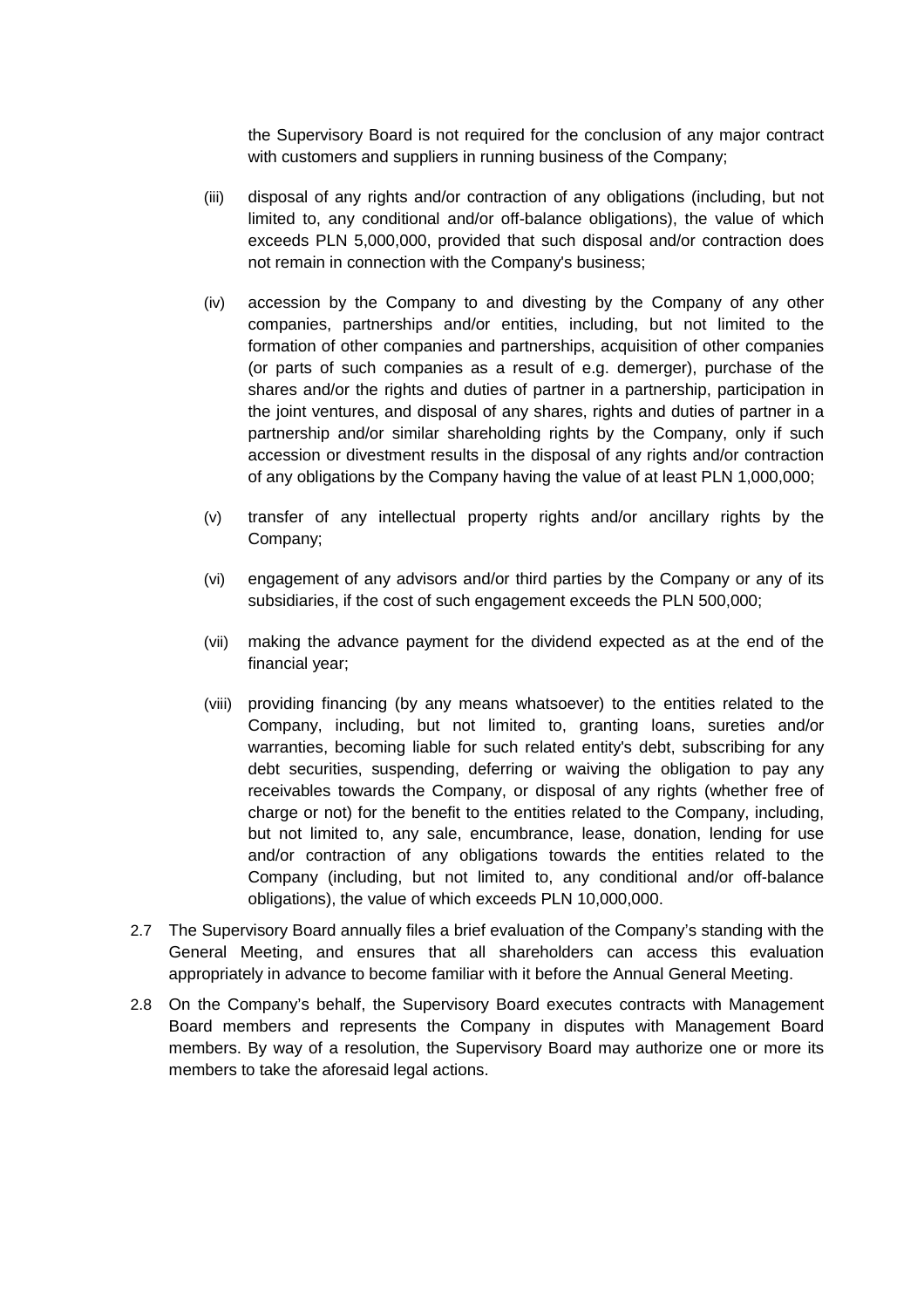## **3. ORGANISATION OF THE SUPERVISORY BOARD**

- 3.1 The Supervisory Board is composed of 5 (five) to 7 (seven) members appointed by the General Meeting for a 3-year joint term of office. A Supervisory Board member may be recalled at any time.
- 3.2 The composition of the Supervisory Board comprises: the Chairman, Deputy Chairman, and other members. The Supervisory Board Chairman and Deputy Chairman are elected by the Supervisory Board from among its members at the first meeting, or during the term of office - in by-election, if necessary.
- 3.3 Since the General Meeting adopted the resolutions that constituted grounds for the initial public offering of shares and introduction of the Company's shares to stock exchange trading, two Supervisory Board members should be independent. Annex II to the European Commission Recommendation of 15 February 2005 on the role of nonexecutive or supervisory directors of listed companies and on the committees of the (supervisory) board applies to the criteria of independence of Supervisory Board members, however an independent member cannot be an employee of the Company, or of its subsidiary or related entity, and he cannot be party to actual and significant relations with a Company's shareholder who has a right to exercise 5% or more of the total number of the votes at the General Meeting.
- 3.4 Provided that an independent member of the Supervisory Board has been appointed, resolutions on the following matters cannot be adopted without the consent of at least one independent Supervisory Board member:
	- a) with respect to any performance made by the Company or by any entity related to the Company in favour of the Management Board members;
	- b) with respect to consent given for the Company or its subsidiary to execute a major contract with an entity related to the Company, member of the Supervisory Board or of the Management Board and entities related thereto, other than contracts executed in the course of normal Company's activities under normal terms and conditions applied by the Company;
	- c) with respect to appointment of an auditor to review the Company's financial statements.
- 3.5 More persons who do not fulfil the independence criteria referred to in point 3.3 above can be appointed to act in the Supervisory Board, provided that fewer persons fulfilling the independence criteria referred to in point 3.3 above have been appointed, and there still are unfilled vacancies in the Supervisory Board.
- 3.6 To avoid doubt, it is assumed that loss of independence by a Supervisory Board member, including failure to appoint an independent Supervisory Board member, does not invalidate decisions made by the Supervisory Board. Loss of independence by an Independent Member during performance of his duties as a Supervisory Board member does not affect validity or expiry of his mandate.
- 3.7 The Supervisory Board Chairman and Deputy Chairman:
	- a) stay in contact with the Company Management Board,
	- b) manage the SB's work,
	- c) represent the SB before third parties and before other Company authorities, including - before particular members of the Company Management Board,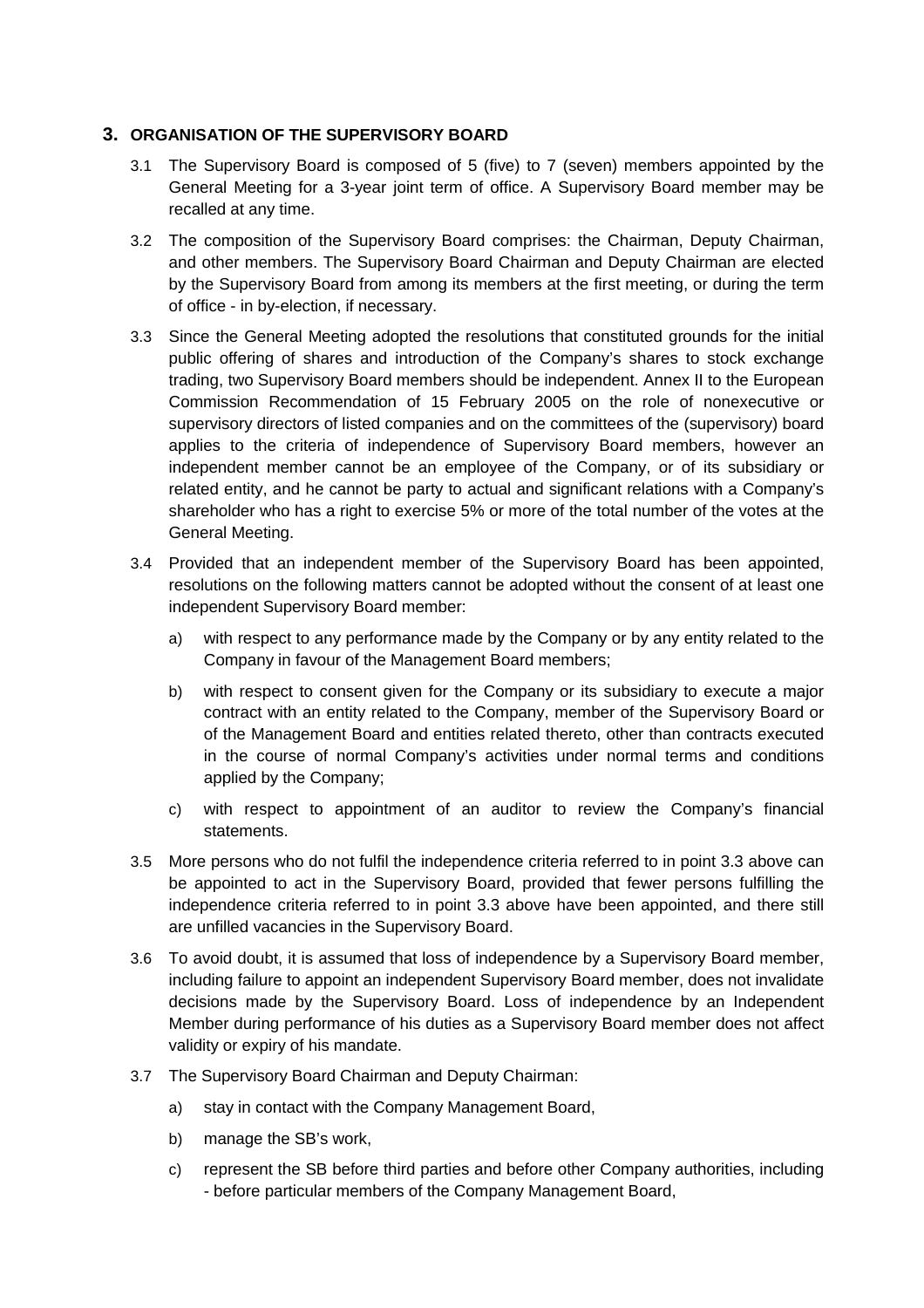- d) pursue initiatives and process applications filed with the SB for examination,
- e) take any other actions arising from the Bylaws and Company's Articles of Association.
- 3.8 A member of the Supervisory Board should not resign from his function during the term of office, if this could prevent operations of the Supervisory Board, in particular prevent timely adoption of a material resolution.
- 3.9 In case a mandate of a member of the Supervisory Board expires before the end of his or her term of office, the remaining members of the Supervisory Board shall be entitled to coopt a new member of the Supervisory Board in lieu of the member whose mandate has expired by means of a resolution adopted by an absolute majority of votes of all of such remaining members. The mandate of a member of the Supervisory Board appointed as a result of the co-option shall expire if the first ordinary General Meeting held after the cooption does not approve his or her appointment. Only two members of the Supervisory Board appointed as a result of co-option, whose appointment has not been approved by the ordinary General Meeting, may hold their positions at given time. If the mandate of the member of the Supervisory Board appointed in co-option procedure expires as a result of the lack of ordinary General Meeting's approval, no resolution of the Supervisory Board adopted in the course of his or her term of office shall be deemed invalid or ineffective due to the fact that his or her mandate has not been approved.
- 3.10 The Supervisory Board members should be loyal to the Company. In the case of a conflict of interest, a Supervisory Board member is obliged to inform the other SB members of this, and to refrain from participating in the discussion and from voting on adoption of a resolution in the case in which the conflict of interest occurred.
- 3.11 The Supervisory Board Members are obliged to comply with law, the Company's Articles of Association, and these Bylaws.

## **4. SUPERVISORY BOARD MEETINGS**

- 4.1 The Supervisory Board holds its meeting at least once every three months. Supervisory Board meetings are convened by its Chairman or on his absence - by the Deputy Chairman. The Supervisory Board Chairman is obliged to convene a Supervisory Board meeting within 3 (three) weeks of a written motion comprising an agenda, filed by the Management Board or by at least one member of the Supervisory Board. A notice to participate in a Supervisory Board meeting should be sent to Supervisory Board members in a manner that ensures receipt of a proof of delivery to the addressee, e.g. by registered mail, courier, e-mail, or fax, at least 7 (seven) days before the scheduled meeting date.
- 4.2 A notice to participate in a Supervisory Board meeting should show the meeting date, time, venue, and agenda.
- 4.3 In urgent matters, Supervisory Board meetings may be held without keeping the period set in point 4.1, provided that all SB members have received notices of participation in the meeting at least 1 (one) business day before the meeting. The Chairman will take all reasonable efforts to convene a meeting on a day and at a time that will enable all Supervisory Board members to participate thereat.
- 4.4 Proofs of receipt, appropriate for the notice delivery manner, will be attached to the Minutes of the Supervisory Board.
- 4.5 SB discussions are chaired by the Chairman, or on his absence by the SB Deputy Chairman.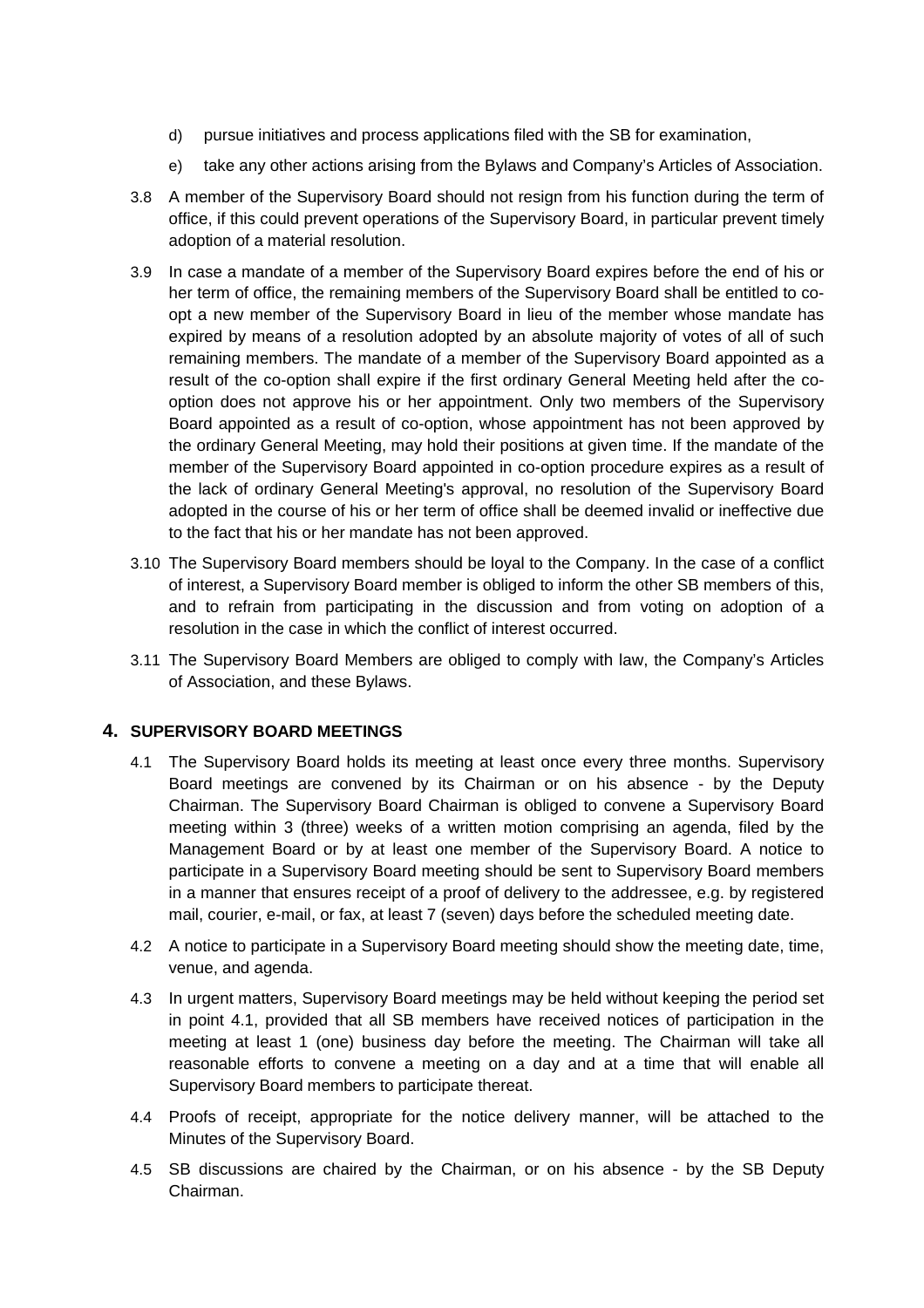- 4.6 Management Board members may be invited to participate in a Supervisory Board meeting, unless the agenda comprises matters that directly refer to the Management Board and/or its members.
- 4.7 Supervisory Board meetings may also be held without being formally convened, provided that all Supervisory Board members consent thereto on the meeting date at the latest, and confirm this in writing or sign the list of attendance.
- 4.8 All persons present at the Supervisory Board meeting sign the list of attendance. Written minutes of each Supervisory Board meeting are drawn up and signed by the person who chairs the meeting and by the minutes clerk. The minutes of the Supervisory Board show: (i) next number of the minutes, (ii) date and venue of the meeting, (iii) list of Supervisory Board members present and those absent at the meeting, (iv) information on other meeting participants, (v) agenda, (vi) wording of adopted resolutions, (vii) outcome of voting, (viii) information whether the meeting was convened formally or otherwise, in accordance with the Bylaws and the Company's Articles of Association. The minutes from the meetings of the Supervisory Board shall be delivered to each of its members not later than within 10 days following the relevant meeting.
- 4.9 The agenda of the Supervisory Board meeting shall not be changed during the relevant meeting, unless
	- a) all members of the Supervisory Board are present and none of them opposed to change or amend the agenda;
	- b) adoption of certain actions by the Supervisory Board is necessary in order to protect the Company against damage; or
	- c) a resolution on the evaluation of a possible conflict of interests between the Supervisory Board and the Company needs to be adopted.
- 4.10 All minutes of Supervisory Board meetings will be attached to the Register of Supervisory Board Minutes and will be made accessible at the Company's registered office to all members of the Management Board, members of the Supervisory Board, and shareholders.
- 4.11 Within 12 days of the meeting being closed, the members of the Supervisory Board may make justified objections about the minutes content; such reservations must then be attached to the minutes. If a meeting of the Supervisory Board was held by means of remote communication, the reasonable objections of the members of the Supervisory Board shall be incorporated in the minutes, unless the minutes have been signed by all the members.

## **5. ADOPTION OF RESOLUTIONS**

- 5.1 Resolutions of the Supervisory Board cannot be adopted, unless all members of the Supervisory Board have been notified about the meeting by registered mail or e-mail, sent at least 15 days in advance of the meeting, and the majority of the members of the Supervisory Board are present at the meeting. Due to significant reasons the President of the Supervisory Board may shorten such period to 5 days. Resolutions can be adopted without formal summon, if all members of the Supervisory Board agree to vote with regard to a particular matter or accept the contents of the resolution.
- 5.2 Supervisory Board resolutions are adopted by a simple majority of votes; in the case of equal number of the votes, the Supervisory Board Chairman holds the casting vote.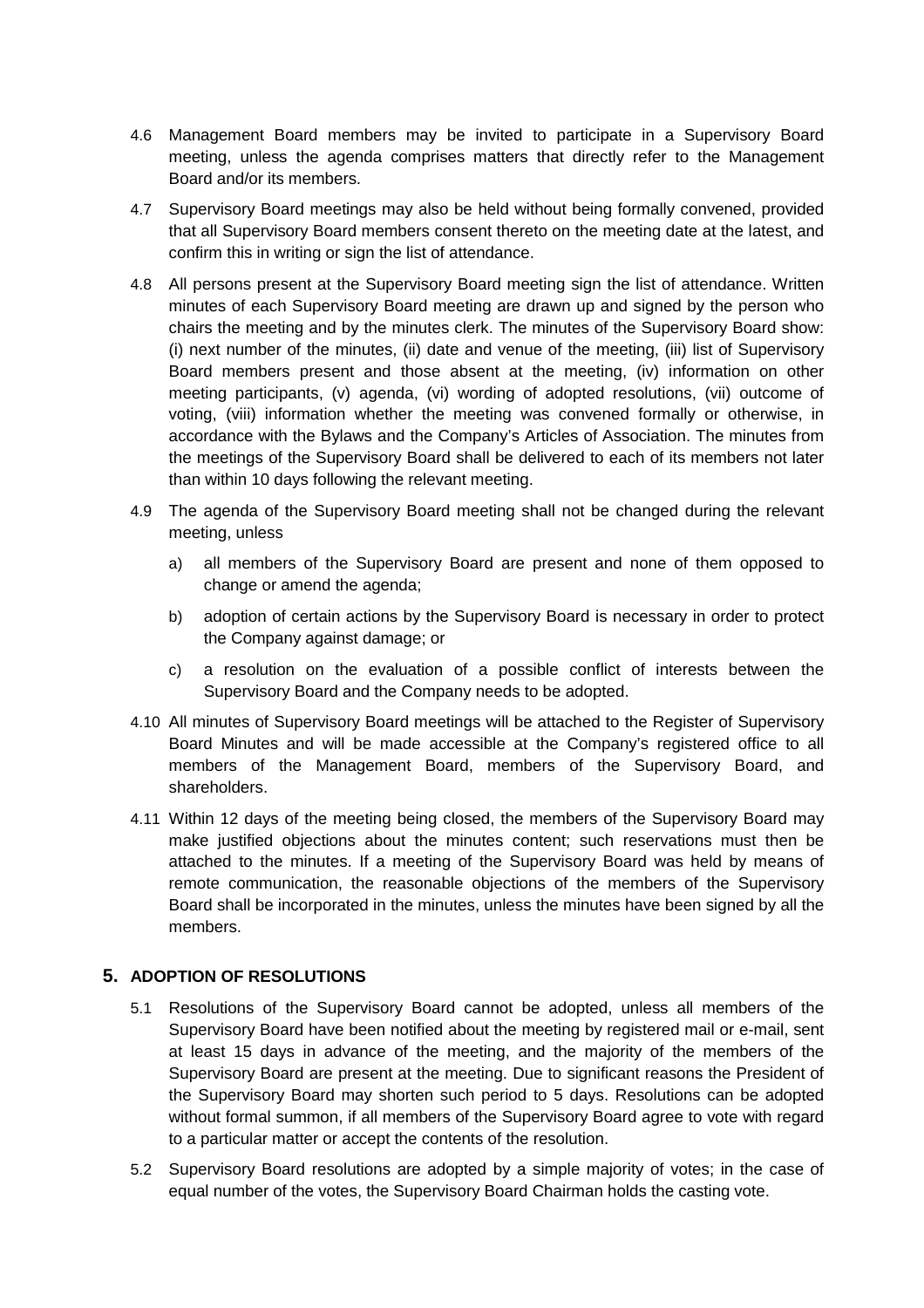- 5.3 Consent of 2/3 (two-thirds) of all Supervisory Board members is needed for a Management Board member to engage in a competitive activity.
- 5.4 The Supervisory Board may adopt resolutions in the written vote procedure or using means of distance communication. The resolution adopted in this manner is valid provided that all SB members have been notified of the resolution wording. The resolution adoption date is the date on which it is signed by the last Supervisory Board member.
- 5.5 To enable voting on an SB resolution (on SB resolutions) in the aforesaid procedure, the Chairman sends to all the other SB members notices on commencement of the written vote procedure, which notices are sent by registered mail, e-mail or courier and comprise draft of the resolution (drafts of the resolutions) to be adopted in the voting.
- 5.6 In the written vote procedure, votes are cast by a written statement made underneath the wording of each resolution attached to the notice referred to in point 5.4, which statement shows that the vote was cast "in favour", "against" or that it was "abstained" with respect to each resolution individually, together with potential reasons, and by such statements being sent to the address indicated in the notice drawn up in accordance with point 5.4 above.
- 5.7 To adopt a resolution (resolutions), notices on commencement of the written vote procedure should be sent; they should comprise information on the deadline, by which the votes should be cast, not shorter than 7 (seven) days from their dispatch. A vote cast (letter sent) after this deadline means that the given member of the Supervisory Board did not participate in the vote.
- 5.8 After the Chairman has received the votes of the Supervisory Board members participating in the written vote, he notifies all Supervisory Board members of the outcome of voting.
- 5.9 After the written vote, minutes of the voting are drawn up. The minutes should provide description of the vote held, wording of the resolutions voted on, number of the votes cast "in favour", "against", and the "abstained" votes. Resolutions showing the votes cast by the Supervisory Board members constitute attachments to the Minutes. The provisions of points 4.10 and 4.11 of the Bylaws apply as appropriate.
- 5.10 The Supervisory Board can adopt resolutions using means of direct distance communication available to all Supervisory Board members.
- 5.11 Before voting is held by means of distance communication, the Chairman determines the date of the vote and the means of direct distance communication that will be used during the vote. A vote can be held in this procedure provided that all Supervisory Board members have been informed of the vote at least 2 (two) business days before the scheduled voting day and have received draft of the resolution(s) to be adopted during the vote. In urgent matters, the Supervisory Board can vote without keeping the aforesaid period, provided that all SB members have been informed of the meeting at least 1 (one) business day before the vote. The person announcing the vote will take all reasonable efforts for the vote to be held at a time that will enable all Supervisory Board members to adopt the resolution.
- 5.12 After the vote, minutes of the voting are drawn up. The minutes should provide description of the vote held, wording of the resolutions voted on, number of the votes cast "in favour", "against" and the "abstained" votes. The provisions of points 4.10 and 4.11 of the Bylaws apply as appropriate.